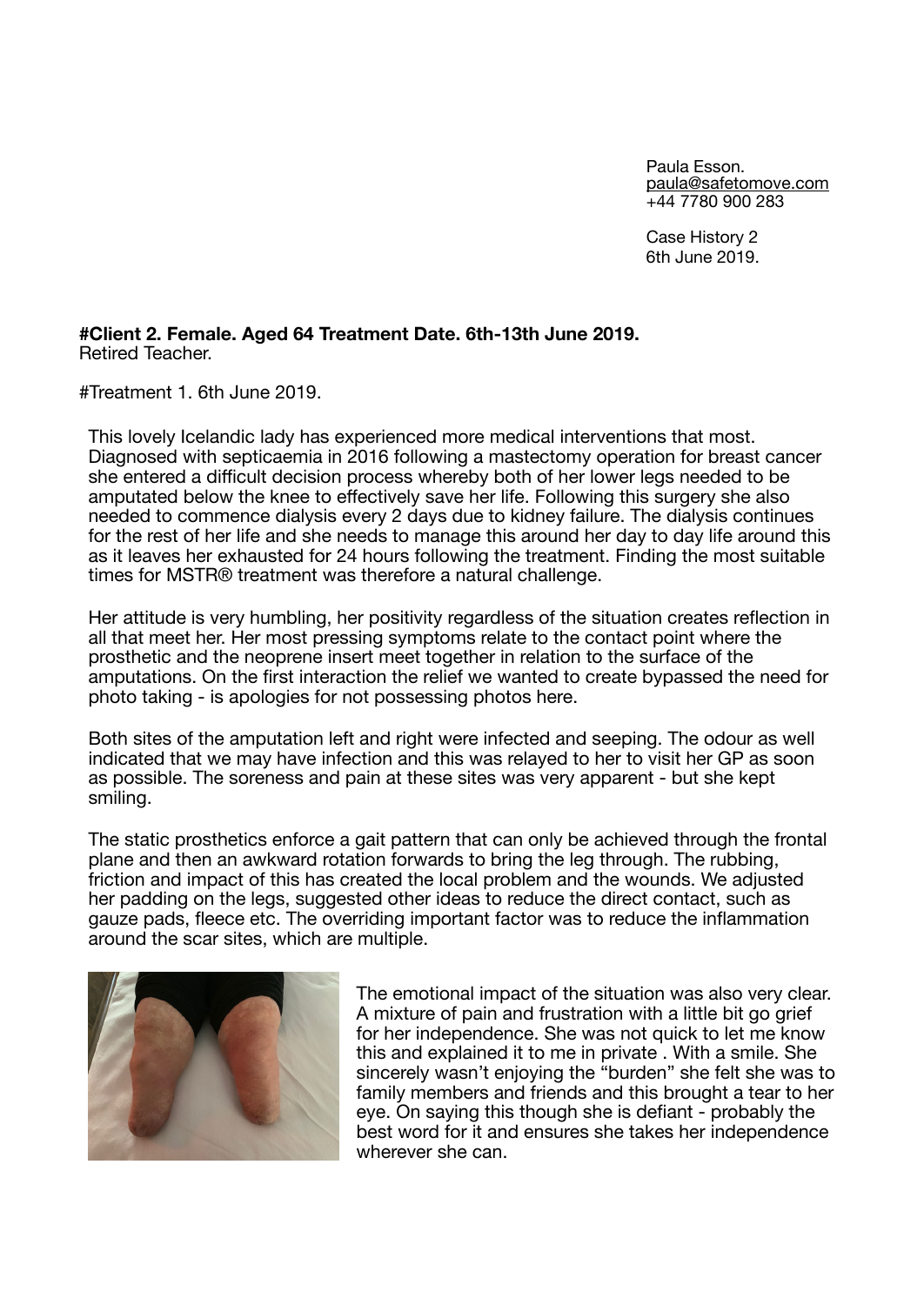I applied MSTR® for a total of 12 minutes and allowed her to rest for 20 minutes before assessing her again.

It appeared to the eye that the scars were not as angry, inflamed or itchy.

We left it alone after this to await feedback on the next treatment. Considering the complexity of the scars and the pathology, I was unsure as to what the progress or outcomes could be.

## **#Treatment 2. 13th June 2019.**

This is a very happy lady indeed. On examination of the scars, the infection had reduced right down, any fluid, pus or blood was no longer leaking from the area and the gauze pads she had on were clear. She is able to walk more comfortably for longer periods of time on her prosthetics, increasing her ambulant time from 1 hour a day to 3 hours a day, which is essential to support the kidneys as well and has been encouraged and facilitated by her medical support team and family.

## **All anti-biotics have been stopped along with the steroids.**

The "angriness" around the scars has faded and interestingly the folds, curves and crevasses increased in size, but were symptom free. He attitude is still incredibly positive and she was very clear to state that this was the largest gain in her life. The ability to manage herself without people changing dressings, administering medication and checking on her all the time.



Left amputation site. The folds that you can see are not as deep or apparent on the first visit. Now they are dry and although more obvious, the tissue is healthier, more mobile and not infected.